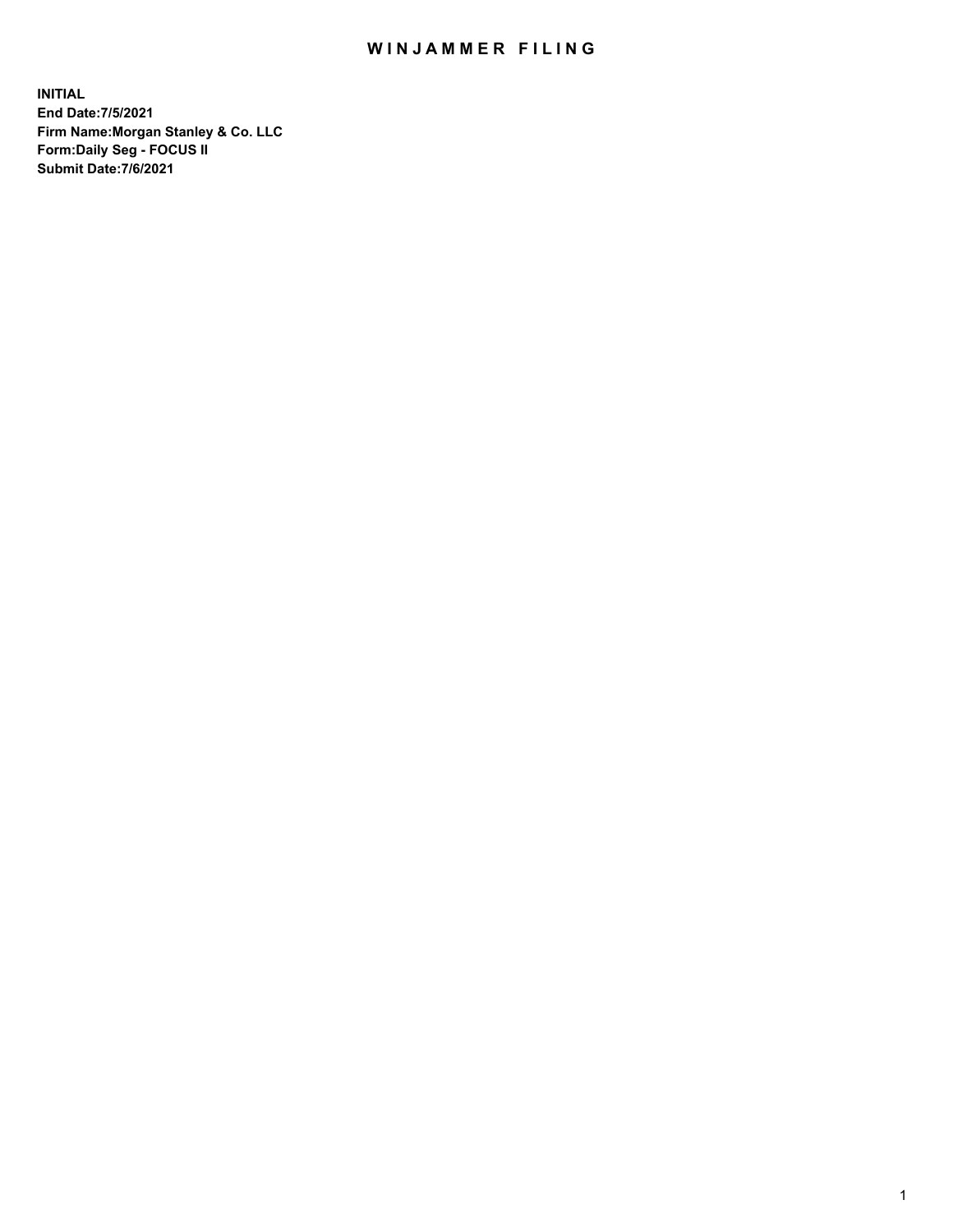**INITIAL End Date:7/5/2021 Firm Name:Morgan Stanley & Co. LLC Form:Daily Seg - FOCUS II Submit Date:7/6/2021 Daily Segregation - Cover Page**

| Name of Company                                                                                                                                                                                                                                                                                                                | <b>Morgan Stanley &amp; Co. LLC</b>                        |
|--------------------------------------------------------------------------------------------------------------------------------------------------------------------------------------------------------------------------------------------------------------------------------------------------------------------------------|------------------------------------------------------------|
| <b>Contact Name</b>                                                                                                                                                                                                                                                                                                            | <b>Ikram Shah</b>                                          |
| <b>Contact Phone Number</b>                                                                                                                                                                                                                                                                                                    | 212-276-0963                                               |
| <b>Contact Email Address</b>                                                                                                                                                                                                                                                                                                   | Ikram.shah@morganstanley.com                               |
| FCM's Customer Segregated Funds Residual Interest Target (choose one):<br>a. Minimum dollar amount: ; or<br>b. Minimum percentage of customer segregated funds required:% ; or<br>c. Dollar amount range between: and; or<br>d. Percentage range of customer segregated funds required between: % and %.                       | 235,000,000<br><u>0</u><br><u>00</u><br>0 <sup>0</sup>     |
| FCM's Customer Secured Amount Funds Residual Interest Target (choose one):<br>a. Minimum dollar amount: ; or<br>b. Minimum percentage of customer secured funds required:%; or<br>c. Dollar amount range between: and; or<br>d. Percentage range of customer secured funds required between: % and %.                          | 140,000,000<br><u>0</u><br><u>00</u><br>0 <sup>0</sup>     |
| FCM's Cleared Swaps Customer Collateral Residual Interest Target (choose one):<br>a. Minimum dollar amount: ; or<br>b. Minimum percentage of cleared swaps customer collateral required:% ; or<br>c. Dollar amount range between: and; or<br>d. Percentage range of cleared swaps customer collateral required between:% and%. | 92,000,000<br><u>0</u><br>0 <sup>0</sup><br>0 <sub>0</sub> |

Attach supporting documents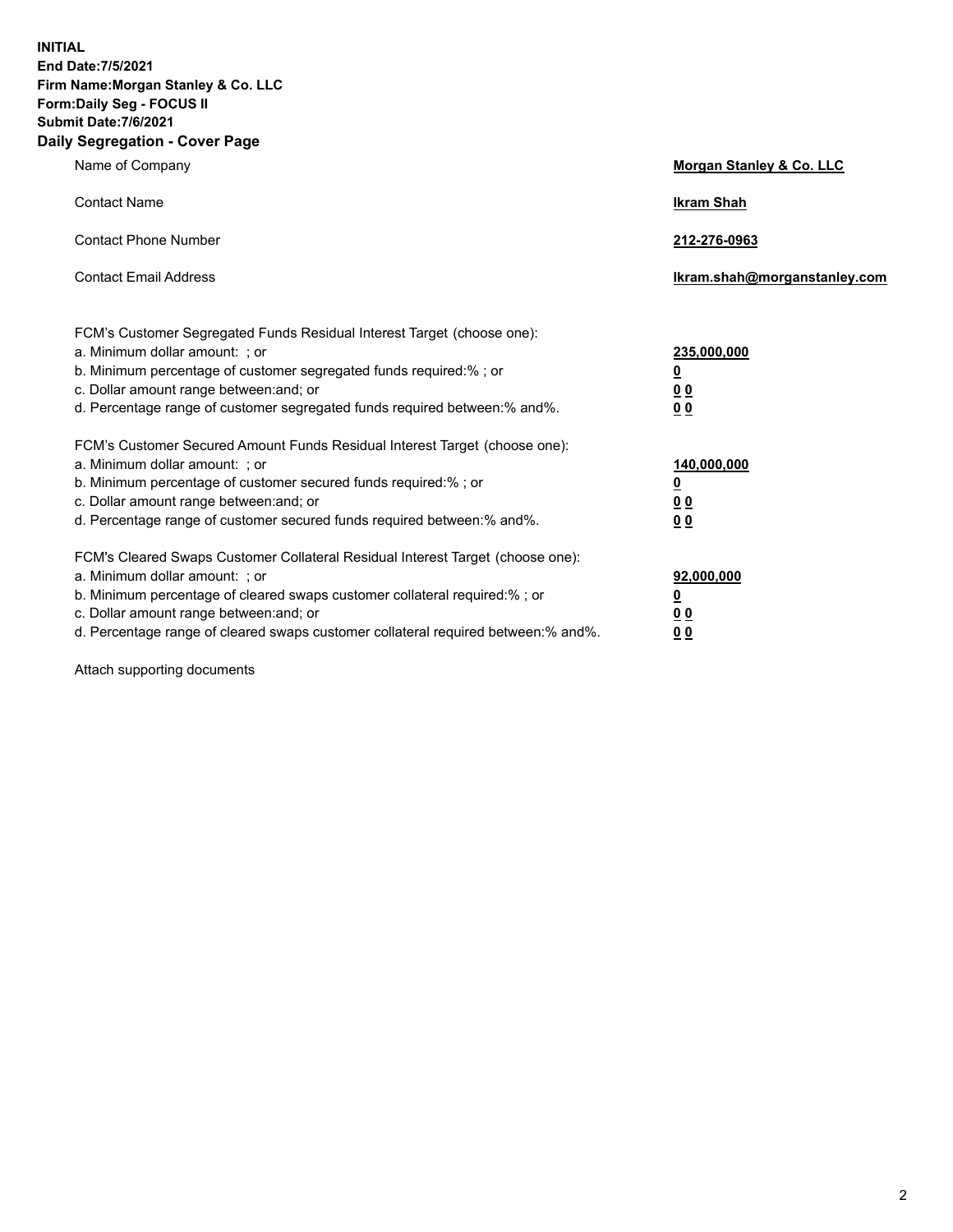| <b>INITIAL</b> |                                                                                             |                                            |
|----------------|---------------------------------------------------------------------------------------------|--------------------------------------------|
|                | End Date: 7/5/2021                                                                          |                                            |
|                | Firm Name: Morgan Stanley & Co. LLC                                                         |                                            |
|                | Form: Daily Seg - FOCUS II                                                                  |                                            |
|                | <b>Submit Date: 7/6/2021</b>                                                                |                                            |
|                | <b>Daily Segregation - Secured Amounts</b>                                                  |                                            |
|                | Foreign Futures and Foreign Options Secured Amounts                                         |                                            |
|                | Amount required to be set aside pursuant to law, rule or regulation of a foreign            | $0$ [7305]                                 |
|                | government or a rule of a self-regulatory organization authorized thereunder                |                                            |
| 1.             | Net ledger balance - Foreign Futures and Foreign Option Trading - All Customers             |                                            |
|                | A. Cash                                                                                     | 4,651,753,573 [7315]                       |
|                | B. Securities (at market)                                                                   | 2,220,715,668 [7317]                       |
| 2.             | Net unrealized profit (loss) in open futures contracts traded on a foreign board of trade   | 977,125,569 [7325]                         |
| 3.             | Exchange traded options                                                                     |                                            |
|                | a. Market value of open option contracts purchased on a foreign board of trade              | 26,696,352 [7335]                          |
|                | b. Market value of open contracts granted (sold) on a foreign board of trade                | $-19,265,639$ [7337]                       |
| 4.             | Net equity (deficit) (add lines 1.2. and 3.)                                                | 7,857,025,523 [7345]                       |
| 5.             | Account liquidating to a deficit and account with a debit balances - gross amount           | 45,110,916 [7351]                          |
|                | Less: amount offset by customer owned securities                                            | -43,935,898 [7352] 1,175,018               |
|                |                                                                                             | [7354]                                     |
| 6.             | Amount required to be set aside as the secured amount - Net Liquidating Equity              | 7,858,200,541 [7355]                       |
|                | Method (add lines 4 and 5)                                                                  |                                            |
| 7.             | Greater of amount required to be set aside pursuant to foreign jurisdiction (above) or line | 7,858,200,541 [7360]                       |
|                | 6.                                                                                          |                                            |
|                | FUNDS DEPOSITED IN SEPARATE REGULATION 30.7 ACCOUNTS                                        |                                            |
| 1.             | Cash in banks                                                                               |                                            |
|                | A. Banks located in the United States                                                       | 373,225,741 [7500]                         |
|                | B. Other banks qualified under Regulation 30.7                                              | 465,867,639 [7520] 839,093,380             |
|                |                                                                                             | [7530]                                     |
| 2.             | <b>Securities</b>                                                                           |                                            |
|                | A. In safekeeping with banks located in the United States                                   | 632,210,082 [7540]                         |
|                | B. In safekeeping with other banks qualified under Regulation 30.7                          | 42,781,372 [7560] 674,991,454              |
|                |                                                                                             | [7570]                                     |
| 3.             | Equities with registered futures commission merchants                                       |                                            |
|                | A. Cash                                                                                     | 14,913,076 [7580]                          |
|                | <b>B.</b> Securities                                                                        | $0$ [7590]                                 |
|                | C. Unrealized gain (loss) on open futures contracts                                         | 380,349 [7600]                             |
|                | D. Value of long option contracts                                                           | $0$ [7610]                                 |
|                | E. Value of short option contracts                                                          | 0 [7615] 15,293,425 [7620]                 |
| 4.             | Amounts held by clearing organizations of foreign boards of trade                           |                                            |
|                | A. Cash<br><b>B.</b> Securities                                                             | $0$ [7640]                                 |
|                | C. Amount due to (from) clearing organization - daily variation                             | $Q$ [7650]                                 |
|                |                                                                                             | $0$ [7660]                                 |
|                | D. Value of long option contracts<br>E. Value of short option contracts                     | $0$ [7670]                                 |
| 5.             | Amounts held by members of foreign boards of trade                                          | 0 [7675] 0 [7680]                          |
|                | A. Cash                                                                                     | 4,029,957,197 [7700]                       |
|                | <b>B.</b> Securities                                                                        |                                            |
|                | C. Unrealized gain (loss) on open futures contracts                                         | 1,545,724,215 [7710]<br>976,745,220 [7720] |
|                | D. Value of long option contracts                                                           | 26,696,352 [7730]                          |
|                | E. Value of short option contracts                                                          | -19,265,639 [7735] 6,559,857,345           |
|                |                                                                                             | [7740]                                     |
| 6.             | Amounts with other depositories designated by a foreign board of trade                      | $0$ [7760]                                 |
| 7.             | Segregated funds on hand                                                                    | $0$ [7765]                                 |
|                |                                                                                             |                                            |

- 8. Total funds in separate section 30.7 accounts **8,089,235,604** [7770]
- 9. Excess (deficiency) Set Aside for Secured Amount (subtract line 7 Secured Statement Page 1 from Line 8)
- 10. Management Target Amount for Excess funds in separate section 30.7 accounts **140,000,000** [7780]
- 11. Excess (deficiency) funds in separate 30.7 accounts over (under) Management Target **91,035,063** [7785]

**231,035,063** [7380]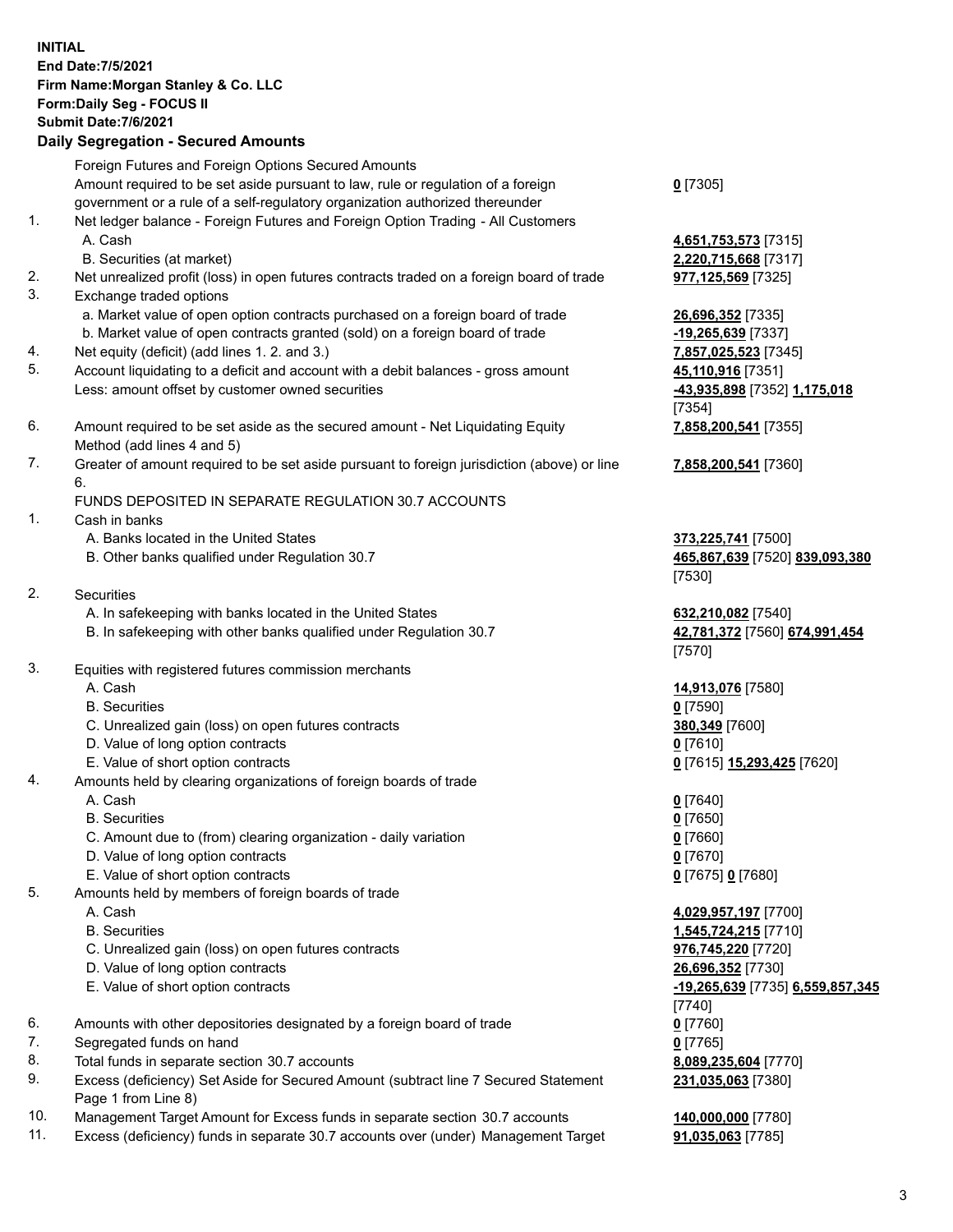**INITIAL End Date:7/5/2021 Firm Name:Morgan Stanley & Co. LLC Form:Daily Seg - FOCUS II Submit Date:7/6/2021 Daily Segregation - Segregation Statement** SEGREGATION REQUIREMENTS(Section 4d(2) of the CEAct) 1. Net ledger balance A. Cash **15,415,301,107** [7010] B. Securities (at market) **8,051,540,522** [7020] 2. Net unrealized profit (loss) in open futures contracts traded on a contract market **2,958,130,451** [7030] 3. Exchange traded options A. Add market value of open option contracts purchased on a contract market **992,761,639** [7032] B. Deduct market value of open option contracts granted (sold) on a contract market **-421,676,364** [7033] 4. Net equity (deficit) (add lines 1, 2 and 3) **26,996,057,355** [7040] 5. Accounts liquidating to a deficit and accounts with debit balances - gross amount **234,637,307** [7045] Less: amount offset by customer securities **-231,026,181** [7047] **3,611,126** [7050] 6. Amount required to be segregated (add lines 4 and 5) **26,999,668,481** [7060] FUNDS IN SEGREGATED ACCOUNTS 7. Deposited in segregated funds bank accounts A. Cash **3,615,736,940** [7070] B. Securities representing investments of customers' funds (at market) **0** [7080] C. Securities held for particular customers or option customers in lieu of cash (at market) **2,345,137,364** [7090] 8. Margins on deposit with derivatives clearing organizations of contract markets A. Cash **14,996,996,438** [7100] B. Securities representing investments of customers' funds (at market) **0** [7110] C. Securities held for particular customers or option customers in lieu of cash (at market) **5,221,302,697** [7120] 9. Net settlement from (to) derivatives clearing organizations of contract markets **141,893,893** [7130] 10. Exchange traded options A. Value of open long option contracts **992,761,639** [7132] B. Value of open short option contracts **-421,676,364** [7133] 11. Net equities with other FCMs A. Net liquidating equity **8,489,840** [7140] B. Securities representing investments of customers' funds (at market) **0** [7160] C. Securities held for particular customers or option customers in lieu of cash (at market) **0** [7170] 12. Segregated funds on hand **485,100,461** [7150] 13. Total amount in segregation (add lines 7 through 12) **27,385,742,908** [7180] 14. Excess (deficiency) funds in segregation (subtract line 6 from line 13) **386,074,427** [7190] 15. Management Target Amount for Excess funds in segregation **235,000,000** [7194]

16. Excess (deficiency) funds in segregation over (under) Management Target Amount Excess

**151,074,427** [7198]